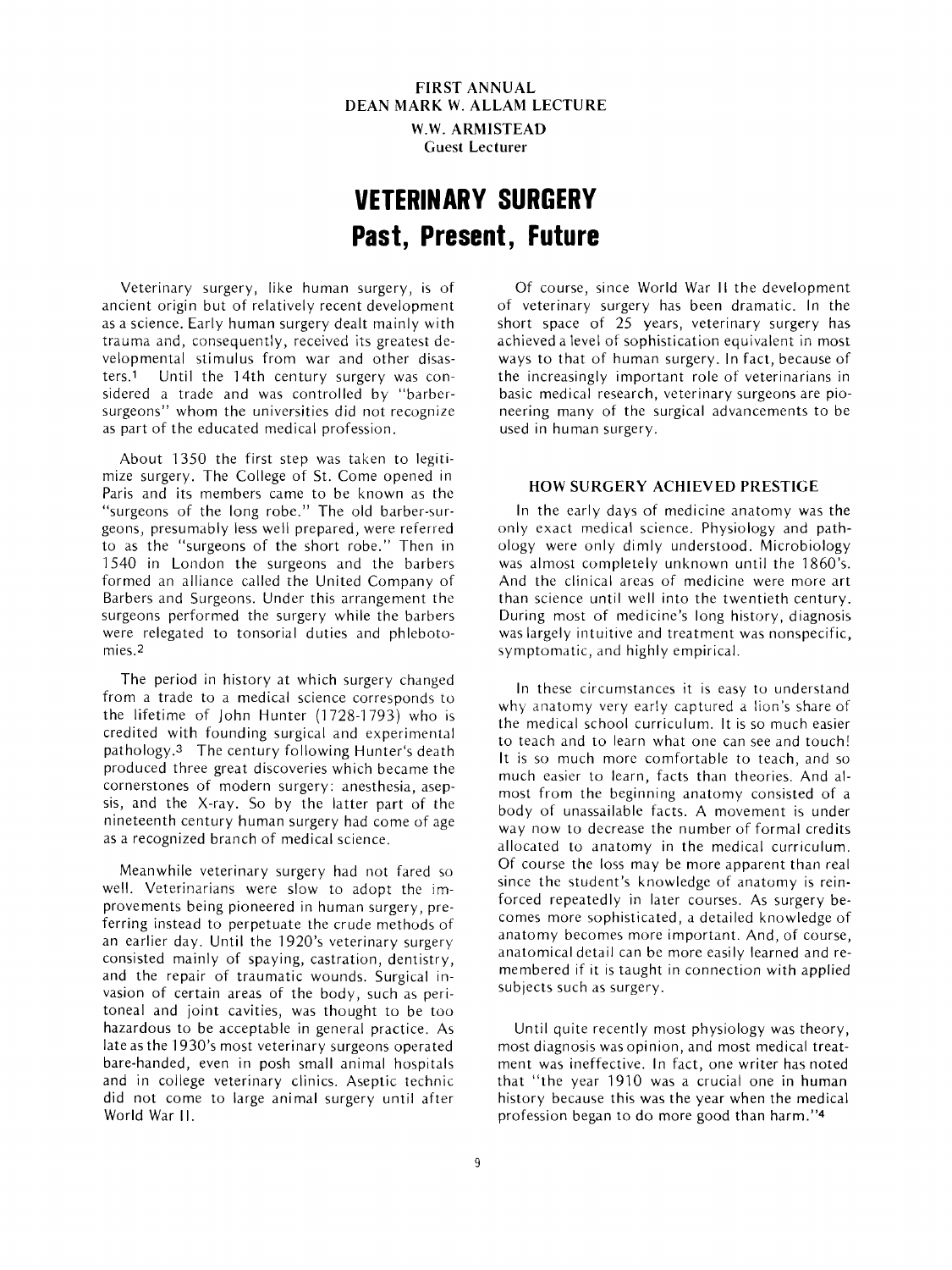Until the twentieth century, medical cures depended heavily upon Lady Luck, Mother Nature, Father Time, and the inherent toughness of the unfortunate 'patient's constitution. Not until the advent of the sulfonamides in the 1930's was there a significant body of effective, specific medical treatments for infectious diseases.

Surgery, on the other hand, always has been a highly specific form of therapy. The victim of a surgical disease was not merely treated for it; usually he was physically separated from it. Moreover, he was separated from his diseased part in extremely dramatic circumstances  $-$  and the results of the surgery often were known almost immediately. Typically, surgical patients were dead or well in a few days whereas seriously ill medical patients often languished for weeks before dying or slowly recovering. The medical practitioner, working quietly in the home or office, prescribed pills or applied external medications while the surgeon, in the theatrical spotlight of a bustling operating room, boldly entered the pateint's body and rearranged his vital organs.

Still, until recently, operations with poor probability of success simply were not attempted. At the same time that surgeons were thus hedging their bets, medical men were treating every hopeless patient with something  $-$  thus assuring themselves of a high rate of failure.

Small wonder then that in the eyes of the general public the surgeon should have achieved a personal glamor and social influence far beyond that of the medical practitioner. Small wonder also that the most glamorous of surgeons in the public eye should be the brain surgeon who delves into man's most intricate and sensitive private part.

Paradoxically, the surgeon does not carry quite the same degree of prestige on the campus as off. Some of his university colleagues still view him as more a skilled artisan than an academic scientist a characterization which these days may owe more to professional jealousy than to scholarly merit.

# **THE EMERGENCE OF MODERN VETERINARY SURGERY**

There is a curious inconsistency about the way professional images are built. To most of the general public, the veterinary medical profession is exemplified by private practitioners with whom the public comes into daily contact. Yet when the profession wishes to justify its existence to governmental agencies and to the human medical profession, it emphasizes instead veterinary medicine's contributions in the fields of research, regulatory medicine and public health.

Similarly, it is those concerned with animal diseases who build the reputation of the veterinary profession at large. But it is in surgery that most of the individual reputations of American veterinarians have been made. Perusal of a list of outstanding twentieth century veterinarians will reveal that most of them are considered to be primarily surgeons. In the early part of the century these were men like Bemis, Merillat, Lacroix, Frank, Guard, Fowler, Schroeder, Farquharson, Stader, and Leonard. Later there appeared such contemporary names as Brinker, Archibald, Rudy, Jenny, Allam, Blakely, Hoerlein, Lumb, Schiller, Magrane, Churchill, Annis, Brasmer, Leighton, and many others. In fact, the roster of members of The American College of Veterinary Surgeons reads very much like a Who's Who in the veterinary medical profession.

Like any other new science, early veterinary surgery encompassed more than it now wishes to claim. Included at first were not only such legitimate professional activities as obstetrics, dentistry, radiology, and anesthesiology, but also some of questionable scientific standing such as shoeing, firing, and tail-setting of horses, as well as some that clearly are only farm skills such as calf dehorning, lamb docking, and hoof trimming. As surgery became more scientific, many of the activities just mentioned either were split off into separate specialties or were dropped altogether. As a result, veterinary surgery has been freed to concentrate in depth on those areas which are central to its interest and purpose.

With the growing sophistication of veterinary surgery some time-honored devices and practices have been abandoned. Phlebotomy, evidently appropriated from human surgery, has long since disappeared from the veterinary surgeon's armamentarium. Certain devices which appear to have been<br>veterinary inventions — firing irons, wound drains veterinary inventions  $-$  firing irons, wound drains made of garden hose, and iodoform setons  $-$  also seem to have disappeared. Radiology and anesthesiology are becoming specialties administratively independent of surgery.

With veterinary surgery itself, subspecialties are developing. The oldest and most vigorous of these appears to be orthopedic surgery, perhaps because of the early stimulus it received from an increasing number of automobile-induced injuries. Cardiovascular surgery and ophtalmic surgery also are developing rapidly now.

Enormous growth has occurred in experimental surgery on animals. Of course most of this in the past was done by M.D.'s rather than D.V.M.'s. But surgery of animals is veterinary surgery, regardless of who performs the operation, just as diseases of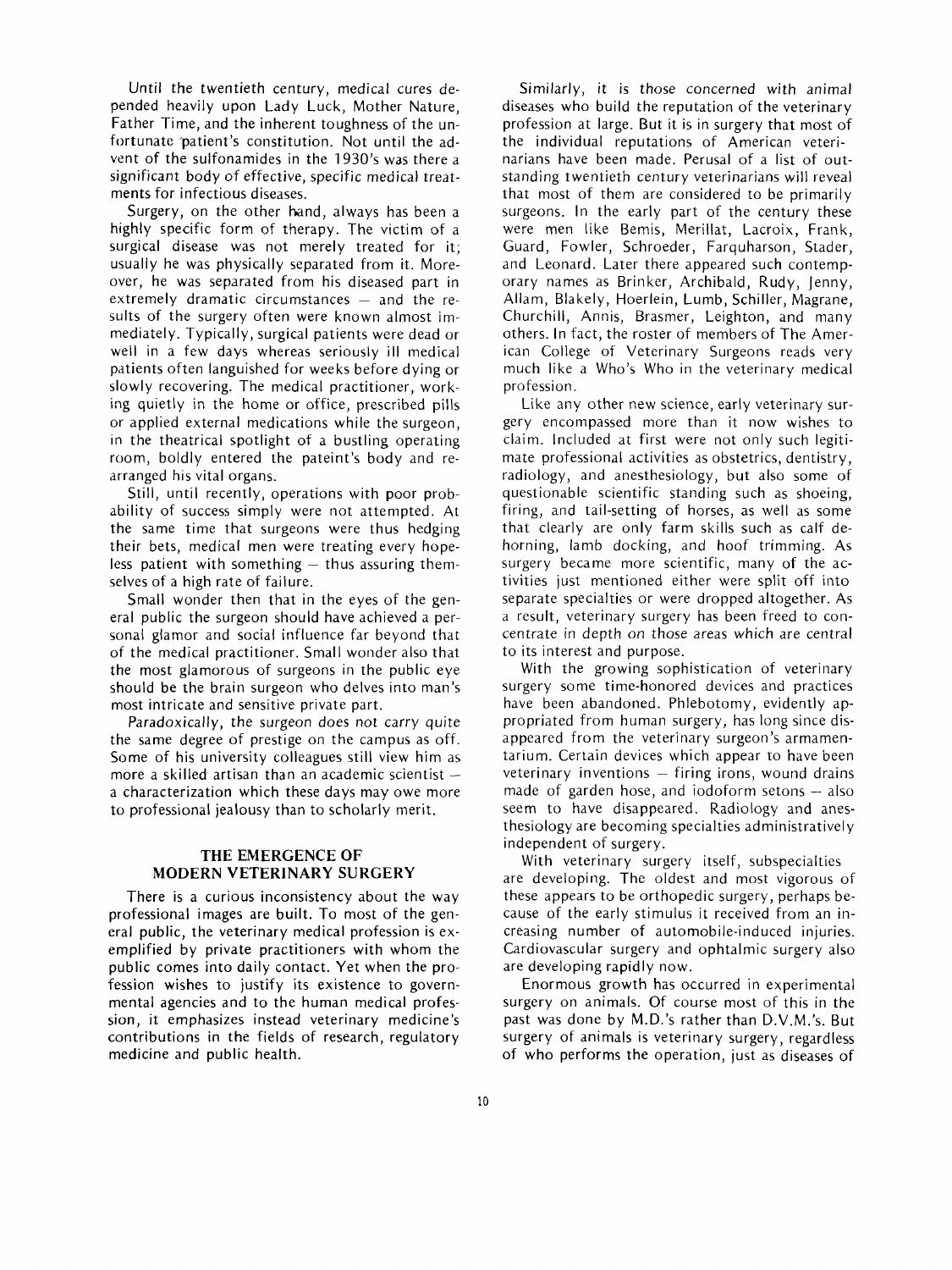animals are veterinary diseases, regardless of who. administers the treatment. Moreover, it appears that an increasing percentage of experimental surgery is being done by, or with the assistance of, veterinarians. The results of such surgical research are likely to accrue to the benefit of both animals and man, regardless of the primary objective of the researcher.

The distribution of effort among species in veterinary surgery also has changed radically in the past two or three decades. Surgery of dogs and cats has increased enormously, while surgery of farm livestock has declined. Equine surgery, the backbone of the profession until World War I, fell into a rapid decline thereafter. Then, in the 1960's, popularity of the horse began to grow rapidly  $$ this time as a companion and pet rather than as an economic unit on the farm. As a result, equine surgery once again is a major subject in the veterinary college curriculum and a growing element of many private practices.

It is obvious that these shifts in species emphasis are the result mainly of economic influences. Surgery on cattle, sheep, or swine is undertaken today only if it can produce a profit for the owner. With horses, dogs, cats, and other pets it is sentiment rather than intrinsic value that determines if surgery can be undertaken and sets the limit on what kind of surgery can be performed. And the American public is notoriously sentimental about its  $pets - a$  fact that the humane associations have exploited most effectively in the past decade or two.

# **THE RELATIONSHIP OF VETERINARY SURGERY TO HUMAN SURGERY**

There is a long-held folk belief that animals heal more rapidly than does man. This idea arose in the days when human patients were required to remain abed for long periods after major surgery. Following the enforced inactivity of extended "bed rest" the human patient was so weakened that recuperation was unnaturally prolonged. Animals, on the other hand, were allowed to regain their feet and to take moderate exercise immediately after surgery. Evidence now supports the contention that early ambulation speeds healing. Animals always have exercised earlier, not because faster healing permitted them to exercise sooner, but because they could not be made to rest.

There is research evidence to suggest that fibroplasia proceeds at the same rate in all species.5 Thus any apparent healing advantage the animal may have over man must be due to factors other than an intrinsic ability of animal tissue to heal more rapidly. In small animals, particularly in orthopedic surgery, it may also be a function of size. Through natural exposure, the animal patient may have become more resistant to wound pathogens. The animal also may show less objective evidence of postoperative pain and weakness. And he most certainly has fewer psychological problems, such as apprehension about the outcome of his illness. **All** these are factors which may affect recovery from major surgery.

But the major factor may be early postoperative activity, a principle which has been widely accepted by M.D.'s only during the past decade or so. However not all human surgeons have been so slow to advocate early ambulation, as the following quotation indicates.

"Operations of such magnitude that the recovery of the patient is doubtful, show the most gratifying results and the most astonishing rapidity in convalescence, if the patients are got out of bed within 24 to 48 hours. The early mobility induces better assimilation of food and makes circulatory disturbances less likely; hence, there is less danger of pulmonary complications, which latter are of particular significance in the case of patients advanced in years."

Those remarks were made before the American Gynecological Society by a New York physician named H.J. Boldt on May 8, 1907!6 Yet half a century passed before his advice was widely adopted by human surgeons.

## **WHERE ARE WE GOING?**

It seems safe to predict that veterinary surgery will become rapidly more sophisticated in the decade just ahead. While academic surgeons continue to probe new frontiers, private practitioners will offer their clients ever higher standards of surgical capabilities and performance.

Small animal surgery will continue to set the pace in the 1970's. But equine surgery, spurred by the remarkable new role and popularity of the horse, will become very rapidly more sophisticated.

Farm animal surgery, because of economic limitations, will continue to decline in importance. However, for the occasional, very valuable animal, technics and expertise developed on other species will be available for adaptation to livestock species. Thus, while the volume of farm animal surgery certainly will decrease, the quality will increase as a function of the general advancement of veterinary surgery.